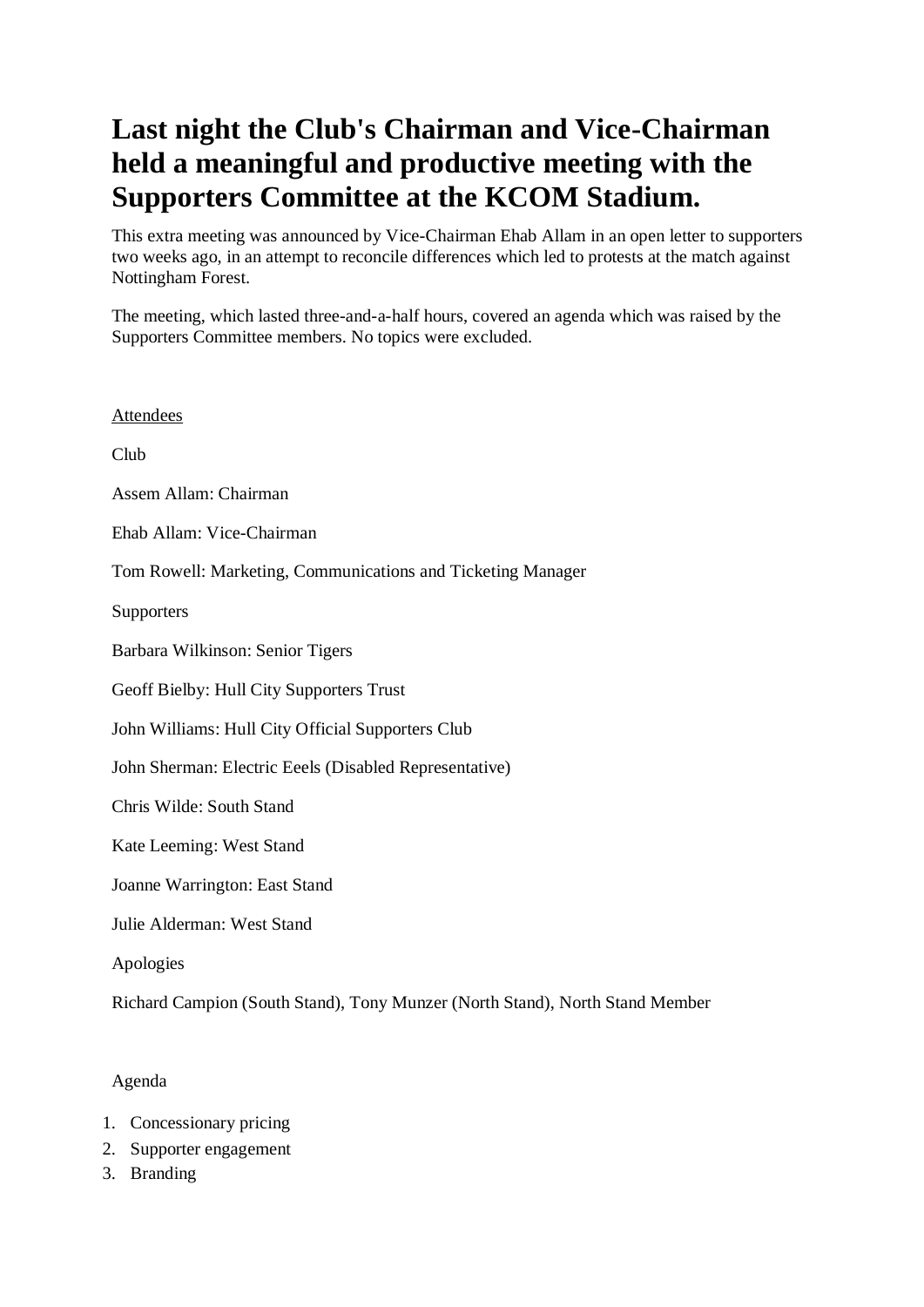- 4. Supporting the players on and off the field
- 5. Keeping a civil and open dialogue between supporters and owners

## 1. Concessionary pricing

Alongside the open letter two weeks ago was a proposed revision to the match ticket pricing which would see the return of a traditional concession pricing model. Ehab Allam had asked the Committee to review this prior to the meeting in order to provide feedback for discussion.

The Vice-Chairman reminded the committee of the initial reasoning for the change to zonal pricing, the abuse of concession tickets by adults. There was a suggestion by one Committee Member that stewarding the turnstiles could eliminate this issue. EA responded that the safety certificate dictates a minimum flow rate through the turnstiles. If there were more thorough stewarding, we would fall below this minimum rate and risk failing the safety certificate.

He then asked the group if the issue was one of affordability or the principle of a concession. As an example, in 2010/11 (the first season of current ownership) for the lowest category game, an adult and two under 10s tickets cost a total of £27 (£21+£3+£3). Last season in the Premier League the same combination of fans could have attended for £27 ( $\text{\textsterling}9\times3$ ). So, despite seven years of inflation and a VAT increase the price in the Premier League was the same as in the Championship.

The Vice-Chairman accepted that some fans would have to move to access these prices but stood by the principle that the offer of affordability exists with Zone 1 (now covering two whole stands).

The Committee felt that the priority was more the principal of concession and having a clear differentiation between an adult and a concession/junior price.

## *Actions*

- The Vice-Chairman asked the Committee to go away and consider a pricing model that they feel would appease their concerns. There must be an acknowledgment that a return to pre-Membership pricing would have to include an increase in adult prices. These have been halved in some cases so it is impossible to maintain at these levels and then drop significantly again to include a concession.
- The Club will review the possibility of adding students to the concession bracket and also the possibility that a Member could buy a concession/junior match ticket without an adult match ticket.

## 2. Supporter engagement

The Committee welcomed this meeting as a sign of increased and improved engagement and accepted that the current four meetings a season exceeds the FSF recommended two. They raised that the meetings needed the Vice-Chairman to attend in order to be credible. EA challenged this stating that the Senior Management team was able to represent the Club and feed back to him as it isn't possible for him to attend all meetings. It was also highlighted that it is extremely rare for a Club owner to meet directly with fans and that they rely on their senior staff to liaise. Ehab was conscious that whatever the Club decided there was likely to be criticism from some quarters.

The constitution of the Supporters Committee was questioned on the basis that some of the previous groups are no longer represented. EA responded that the current setup of the Committee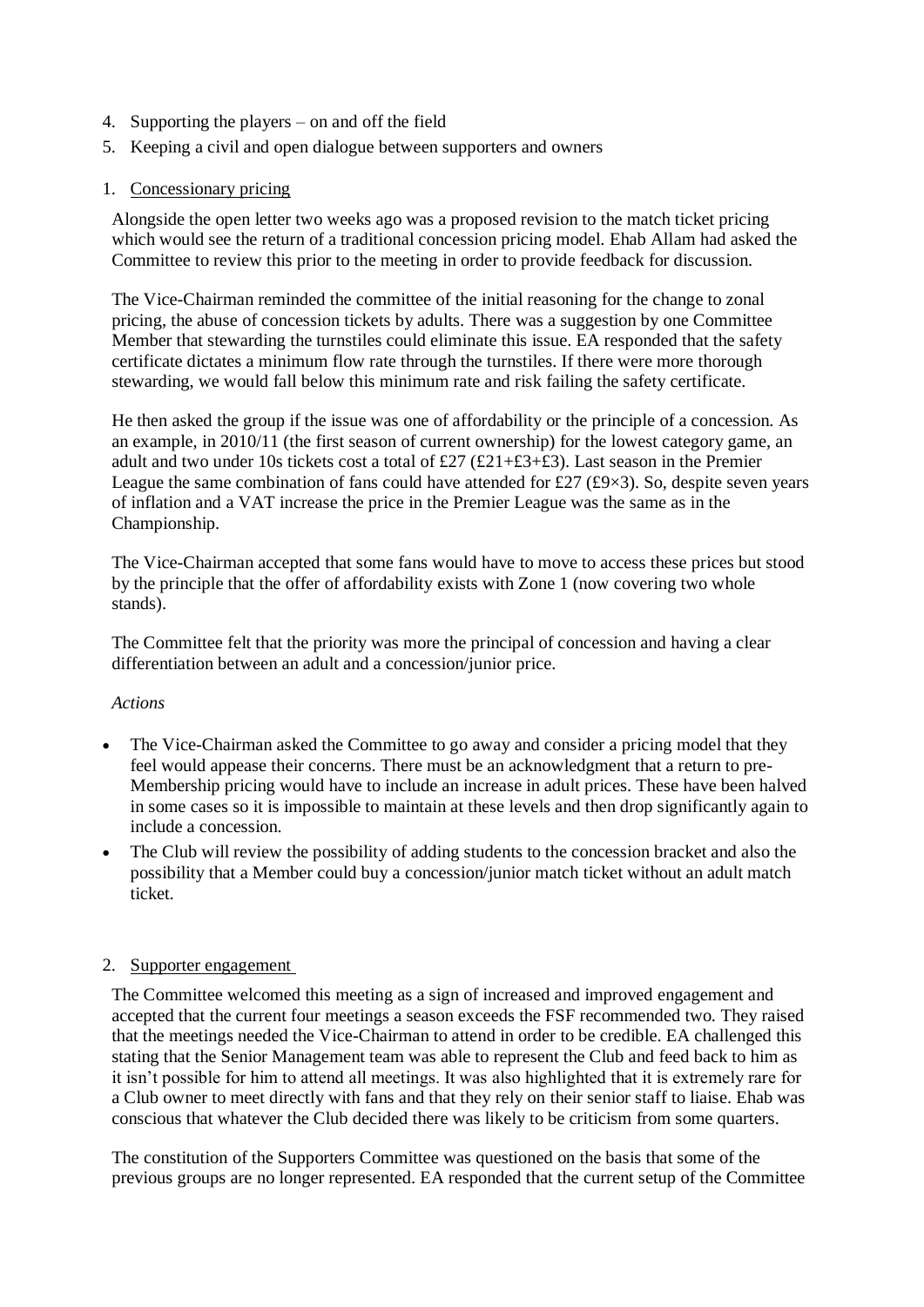is consciously designed to represent the established supporter groups (Hull City Supporters Trust, Hull City Official Supporters Club and Senior Tigers) who between them have a declared combined membership of 2,200. The rest of the Committee is made up of supporters who have applied and been chosen at random from a pool of 167 applications. These supporters are equally distributed across all four stands, male/female and various ages represented. It is felt that this is the optimum way to represent the true mix of supporters and that to change the existing group at this stage would be unfair and open to criticism.

The Vice-Chairman feels that the Club is able to communicate with the entire supporter base through the publishing of minutes and actions to be published after the meeting, supporters' groups are also welcome to publicise their perspective from the meetings also.

It was agreed by all that the continuation of constructive ongoing dialogue is the key to bringing those disenfranchised supporters closer to the Club.

### *Actions*

- The Vice-Chairman committed to maintaining the Committee's frequency and even suggested increasing the meetings to bi-monthly if required. It will not always be possible for the Chairman and Vice-Chairman to attend every meeting but there will be an increased effort to attend. This was welcomed and seen as a positive step by the Committee.
- The current Committee is due to expire at their final scheduled meeting in February at which point there would be a refresh with the opportunity for new Members to apply.

### 3. Branding

The Supporters Trust suggested that the strength of the nickname is in the use of 'the' in the nickname – 'The Tigers' rather than just 'Tigers'. This, it was suggested, differentiated us from other clubs who have tigers as their nickname. EA responded that there have been large periods of time when the Club has had a crest with just a tiger's head, which is similar to the current concern. A Committee Member (Chris Wilde) suggested that the name change process has made the use of an unnamed tigers head unpopular with some fans. If the process hadn't been undertaken, then the current crest wouldn't have been an issue.

The upcoming Hall of Fame event was used as an example of the use of Tigers rather than 'The Tigers' which may have upset a section of supporters. EA stated that it is unworkable for the name of each and every event or promotion to be discussed with supporters and clearer guidelines need to be established to remove the negativity around the use of the Club name.

#### *Actions*

- EA offered the Committee the opportunity to come up with amends to the brand guidelines which are easy to follow, consistent, and would create a clear set of guidelines for the Club to follow.
- There was an offer to consider a change of the crest after supporter consultation. EA asked for a proper process and sufficient time allowed for groups to consult their members, it deserves time and effort not a quick fix.

## 4. Supporting the players – on and off the field